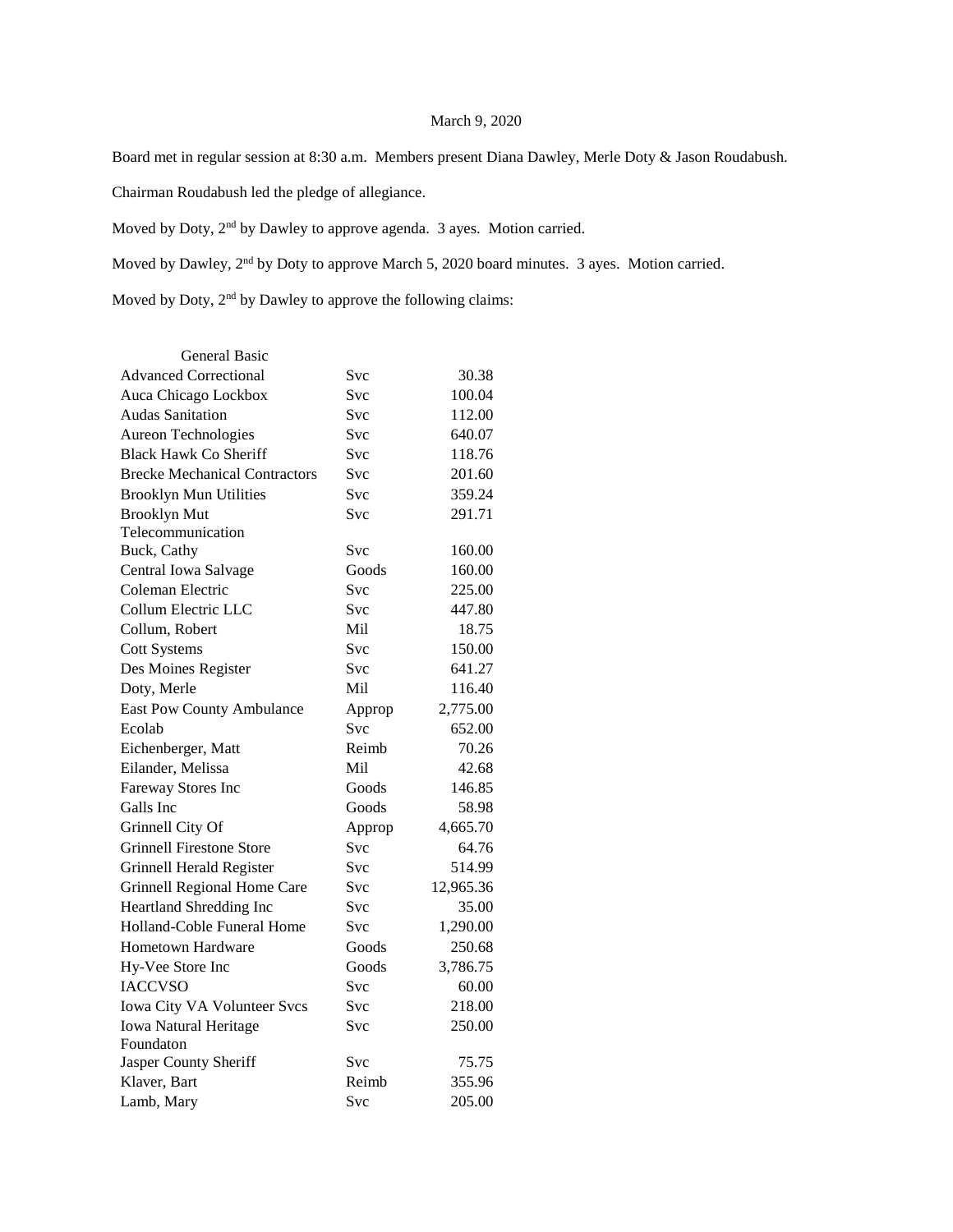| Linn County Sheriff Office          | Svc        | 45.35    |
|-------------------------------------|------------|----------|
| Lowry Equipment Inc                 | Goods      | 240.23   |
| Mail Services LLC                   | Svc        | 565.05   |
| <b>McKesson Medical Surgical</b>    | Goods      | 758.17   |
| Medicap Pharmacy                    | Goods      | 71.00    |
| Meyer, Uwe                          | Mil        | 21.29    |
| Mid American Energy                 | Svc        | 2,052.28 |
| <b>Midwest Alarm Services</b>       | Svc        | 411.96   |
| Montezuma Ambulance Svc             | Approp     | 2,775.00 |
| Montezuma State Bank                | Svc        | 26.20    |
| New Century F.S. Inc                | Goods      | 47.00    |
| Polk County Sheriff, Civil          | <b>Svc</b> | 49.95    |
| Division                            |            |          |
| Pow Co Employee Health Plan<br>Tr   | Svc        | 480.28   |
| Pow I-80 Development                | Svc        | 105.00   |
| Poweshiek County 4-H                | Approp     | 6,250.00 |
| Poweshiek County Sheriff            | Svc        | 75.08    |
| Premier Office Equip/Rk Dixon       | Svc        | 86.46    |
| <b>Quill Corporation</b>            | Goods      | 220.66   |
| Roudabush, Jason                    | Mil        | 126.10   |
| Schuck, Russ                        | Reimb/Mil  | 40.32    |
| Sieren, Susan J                     | Svc        | 218.00   |
| Simpson, Corey                      | Reimb      | 46.94    |
| <b>Steve Link Ford</b>              | Svc        | 728.08   |
| <b>Summit Companies</b>             | <b>Svc</b> | 495.00   |
| The Depot Express                   | Goods      | 114.36   |
| <b>Town Crier</b>                   | Goods      | 381.00   |
| <b>True Value</b>                   | Goods      | 204.97   |
| <b>United States Cellular</b>       | Svc        | 1,038.41 |
| <b>United States Postal Service</b> | Svc        | 3,139.30 |
| <b>US Bank Equipment Finance</b>    | Svc        | 923.20   |
| Victor Oil, Inc.                    | Goods      | 745.67   |
| Von Bokern Associates Inc           | Svc        | 2,650.00 |
| West Payment Center                 | Svc        | 323.70   |
| Windstream                          | Svc        | 568.17   |
| General Supplemental                |            |          |
| Des Moines Register                 | Svc        | 567.29   |
| Eilander, Melissa                   | Mil.       | 19.40    |
| <b>United States Postal Service</b> | Svc        | 679.70   |
|                                     |            |          |
| MH/DD                               |            |          |
| Postmaster                          | Svc        | 55.00    |
| Poweshiek County Auditor            | Svc        | 1,380.03 |
| Premier Office Equip/RK Dixon       | Svc        | 355.72   |
| <b>Scantron Service Group</b>       | Goods      | 2,878.00 |
| Windstream                          | Svc        | 272.03   |
| <b>Rural Services Basic</b>         |            |          |
| <b>Brooklyn Public Library</b>      | Approp     | 6,742.50 |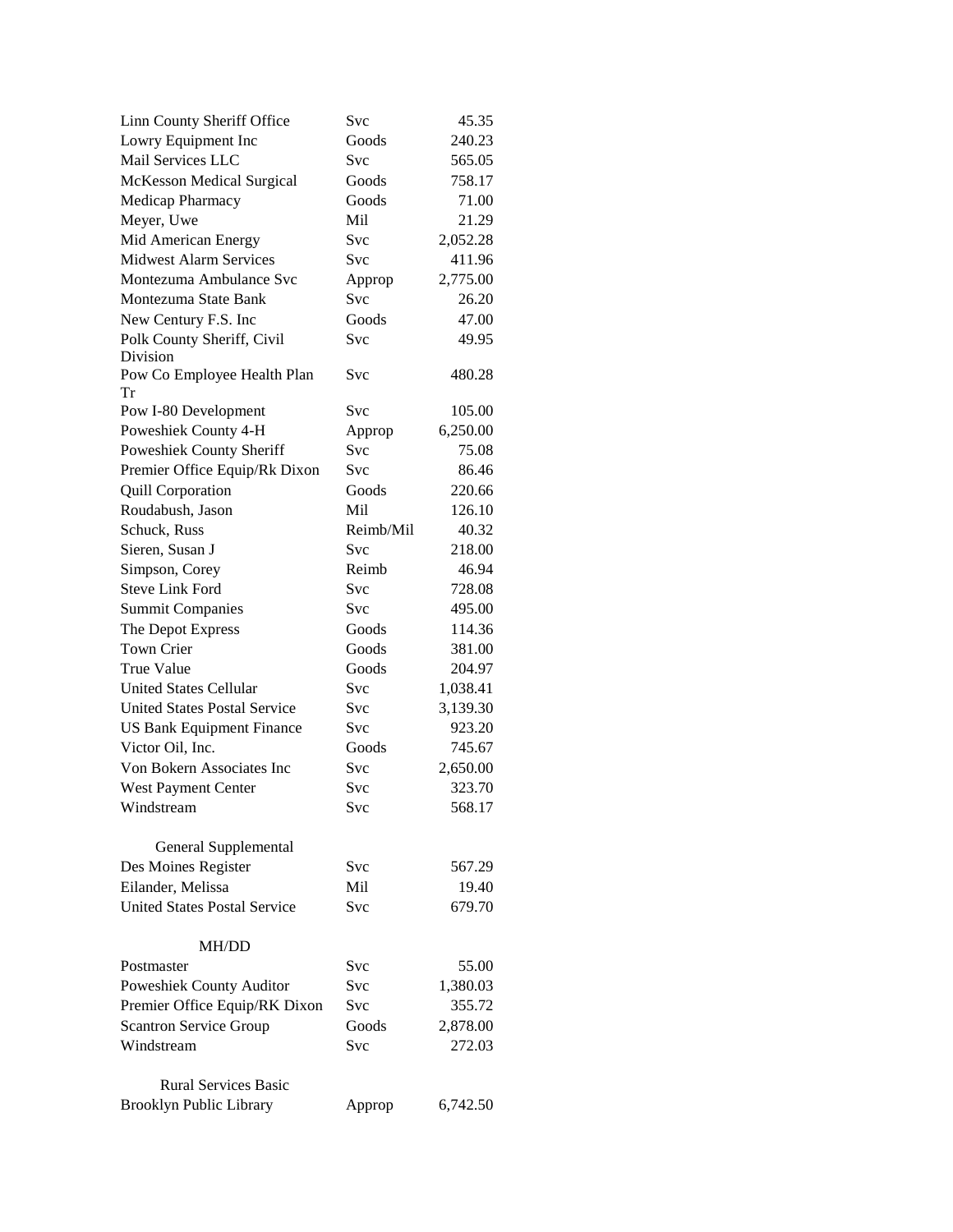| Des Moines Register                 | Svc        | 31.70     |
|-------------------------------------|------------|-----------|
| Drake Community Library             | Approp     | 6,742.50  |
| Galls Inc                           | Goods      | 340.25    |
| <b>Grinnell Firestone Store</b>     | Svc        | 500.17    |
| Grinnell Herald Register            | Svc        | 10.10     |
| Hometown Hardware                   | Goods      | 4.99      |
| Kivi, Steve                         | Reimb      | 7.32      |
| Montezuma Public Library            | Approp     | 6,742.50  |
| New Century F.S. Inc                | Goods      | 3,093.41  |
| Ogle, Tom                           | Svc        | 300.00    |
| State Hygenic Lab                   | Svc        | 31.00     |
| The Depot Express                   | Goods      | 819.21    |
| <b>United States Postal Service</b> | Svc        | 229.56    |
| Windstream                          | Svc        | 50.31     |
| Pow Co Urban Renewal #3             |            |           |
| <b>JCG</b> Land Services, Inc       | Svc        | 137.00    |
|                                     |            |           |
| Secondary Road                      |            |           |
| 2 Lands Enterprises                 | Svc        | 4,599.42  |
| <b>Agri Vations LLC</b>             | <b>Svc</b> | 9,338.44  |
| Airgas Usa LLC                      | <b>Svc</b> | 737.95    |
| Alliant Energy/IPL                  | Svc        | 261.28    |
| Altorfer Machinery Co               | Goods/Svc  | 18,443.66 |
| American Legion Blakley Steven      | Svc        | 335.00    |
| Arnold Motor Supply Inc,            | Goods      | 1,057.86  |
| Auca Chicago Lockbox                | Svc        | 508.19    |
| <b>Audas Sanitation</b>             | Svc        | 178.13    |
| <b>Brooklyn Building Center</b>     | Goods      | 359.20    |
| <b>Brooklyn Mun Utilities</b>       | Svc        | 1,560.91  |
| <b>Brooklyn Mut</b>                 | Svc        | 27.88     |
| Telecommunication                   |            |           |
| Calhoun-Burns & Assoc Inc           | <b>Svc</b> | 14,552.35 |
| Chemsearch                          | Goods      | 747.85    |
| Cintas Corporation                  | <b>Svc</b> | 84.98     |
| Davis, Keith A                      | Svc        | 4,954.10  |
| Deep River City Of                  | Svc        | 54.36     |
| DJ Davis Trucking                   | Svc        | 3,482.26  |
| <b>Fastenal Company</b>             | Goods      | 388.66    |
| <b>Gatr Truck Center</b>            | Goods      | 1,023.28  |
| Grinnell City Of                    | Svc        | 119.68    |
| <b>Grinnell Implement Store</b>     | Goods      | 48.70     |
| Hall Trucking Llc, Jeff & Jodi      | Svc        | 13,477.17 |
| Halls Feed & Seed                   | Goods      | 43.94     |
| Henderson Products Inc.             | Goods      | 2,093.00  |
| Hickenbottom Inc                    | Goods      | 150.70    |
| Hometown Hardware                   | Goods      | 62.57     |
| Huffaker Garage Doors LLC           | Goods/Svc  | 780.00    |
| Independent Salt Co                 | Goods      | 11,689.67 |
| <b>Industrial Supply Solutions</b>  | Goods      | 436.44    |
| Iowa Dept Of Transportation         | Goods      | 22,367.18 |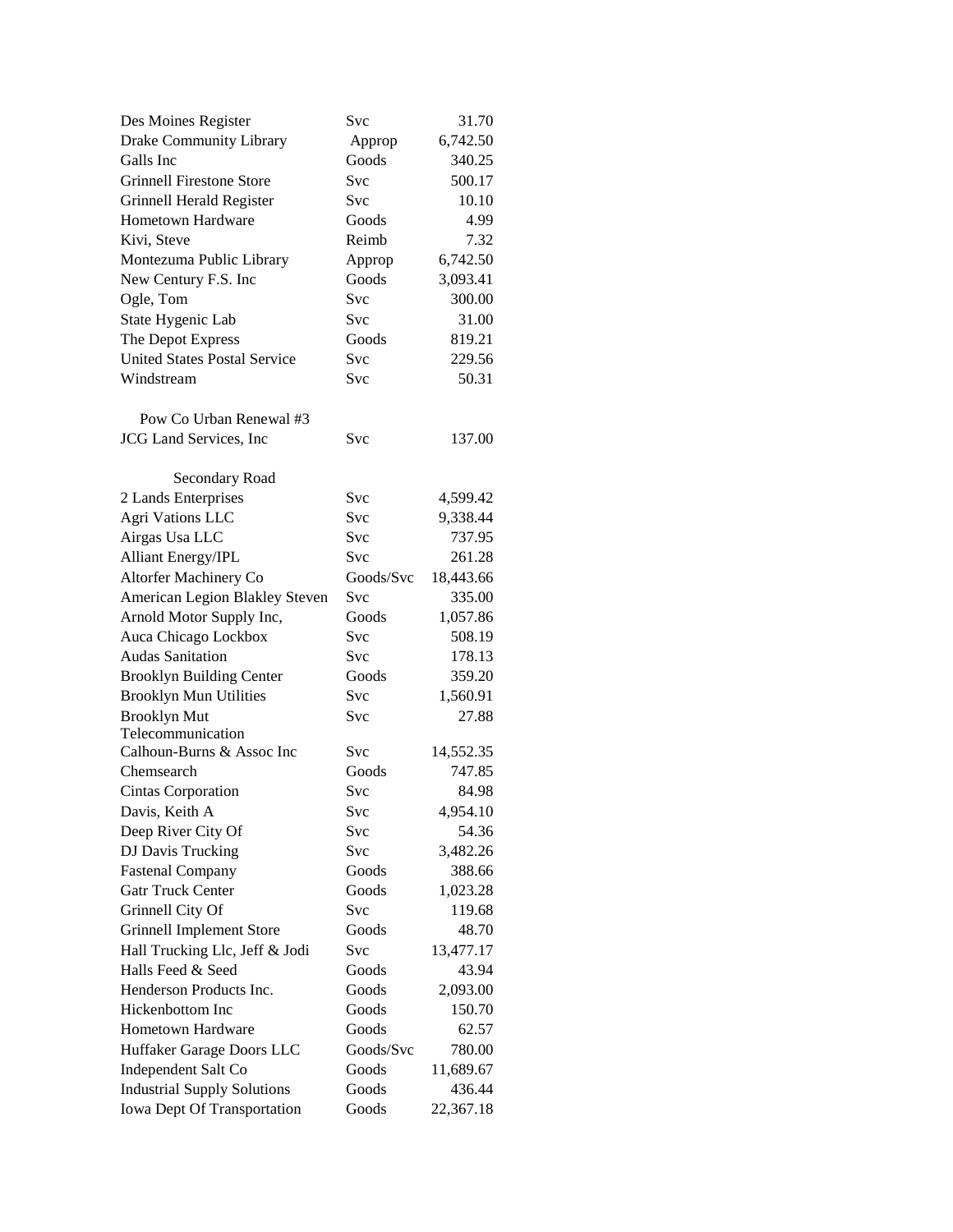| <b>Iowa Prison Industries</b>      | Goods      | 2,436.00  |
|------------------------------------|------------|-----------|
| John Deere Financial               | Goods      | 499.01    |
| Key Cooperative                    | Svc        | 1,865.83  |
| Krivachek Janitorial Supply        | Goods      | 14.16     |
| Liebovich Steel & Aluminum         | Svc        | 550.20    |
| Co.                                |            |           |
| Malcom Lumber                      | Goods      | 395.91    |
| <b>Manatts</b> Inc                 | Svc        | 22,661.12 |
| <b>Martin Marietta Materials</b>   | Goods      | 78,866.65 |
| Md Products Inc                    | Goods      | 189.88    |
| Mid American Energy                | Svc        | 228.48    |
| <b>Monte Motor Parts</b>           | Goods      | 789.71    |
| Morrison Enterprises Inc           | Goods/Svc  | 124.00    |
| Mutual Wheel Co                    | Goods      | 741.70    |
| Napa Auto Parts                    | Goods      | 1,340.75  |
| Nikkel, Scott                      | Svc        | 7,776.48  |
| <b>Ohalloran International Inc</b> | Goods      | 3,345.51  |
| <b>Oreilly Auto Parts</b>          | Goods      | 440.14    |
| Pow Co Employee Health Plan        | Svc        | 1,921.12  |
| Tr                                 |            |           |
| Poweshiek Water Assn               | Svc        | 111.00    |
| <b>Premier Printing</b>            | Goods      | 650.00    |
| Primrose Oil Company, Inc.         | Goods      | 547.00    |
| <b>Quill Corporation</b>           | Goods      | 239.39    |
| <b>Rohrer Brothers Inc</b>         | Svc        | 7,563.52  |
| Snap On Tools                      | Goods      | 642.70    |
| Sterling Fire & Safety, Inc        | Svc        | 436.56    |
| <b>TIP Rural Electric Coop</b>     | Svc        | 174.00    |
| True Value                         | Goods      | 14.99     |
| Verizon Connect Nwf Inc            | Svc        | 1,326.25  |
| Victor Oil, Inc.                   | <b>Svc</b> | 2,387.36  |
| Von Bokern Associates Inc          | <b>Svc</b> | 900.00    |
| <b>Walmart Business</b>            | Goods      | 19.67     |
| <b>Wayne Davis Trucking</b>        | Svc        | 8,502.22  |
| Wex Bank                           | Goods      | 1,942.75  |
| Windstream                         | Svc        | 410.43    |
| Ziegler Inc                        | Goods/Svc  | 3,776.99  |
|                                    |            |           |
| Sheriff Commissary                 |            |           |
| Bob Barker Co Inc                  | Goods      | 376.86    |
| Reliance Telephone Inc             | Svc        | 520.00    |
| <b>Swanson Services Corp</b>       | Goods      | 310.92    |
|                                    |            |           |
| County Atty - Forfeiture           |            |           |
| Proceeds                           |            |           |
| Beck, Kenneth R                    | Goods      | 4,875.00  |
| <b>Emergency Management Agency</b> |            |           |
| Mid American Energy                | Svc        | 85.52     |
| Paul, Brian                        | Reimb      | 44.90     |
| The Depot Express                  | Goods      | 115.94    |
|                                    |            |           |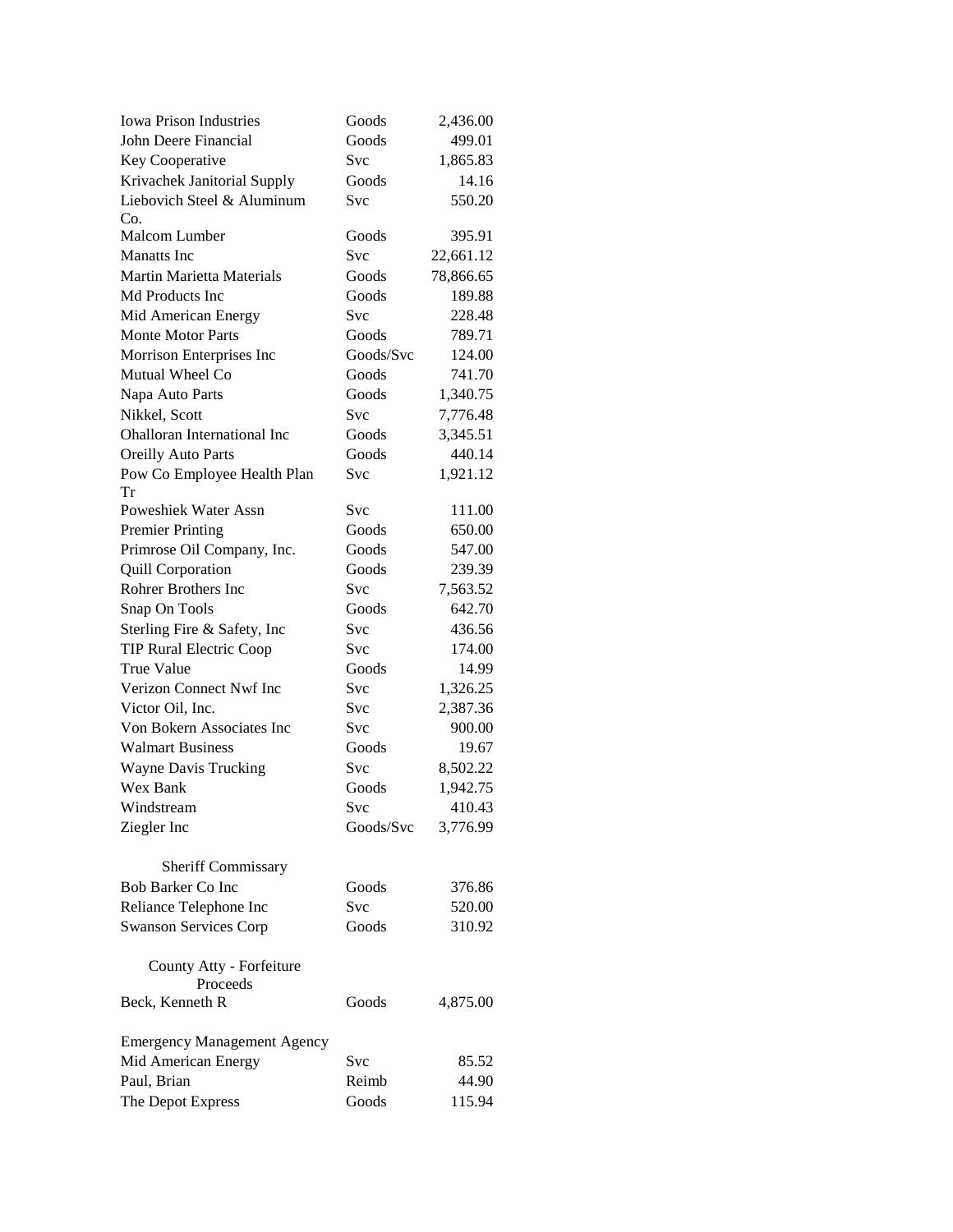| <b>US Bank Equipment Finance</b>    | Svc        | 15.00    |
|-------------------------------------|------------|----------|
| Vannoy Chevrolet Co                 | <b>Svc</b> | 65.13    |
| Verizon                             | <b>Svc</b> | 40.01    |
| Windstream                          | <b>Svc</b> | 119.98   |
|                                     |            |          |
| E-911                               |            |          |
| <b>Alliant Energy/IPL</b>           | <b>Svc</b> | 21.37    |
| <b>Brooklyn Mut</b>                 | <b>Svc</b> | 136.70   |
| Telecommunication                   |            |          |
| Cooperative Telephone Co            | <b>Svc</b> | 309.48   |
| Disney-Bruggeman, Dawn              | Svc        | 2,333.34 |
| Grinnell Herald Register            | <b>Svc</b> | 40.80    |
| Sign-Up Ltd                         | Goods      | 73.47    |
| TIP Rural Electric Coop             | <b>Svc</b> | 127.26   |
| Verizon                             | Goods      | 280.07   |
| Assessor                            |            |          |
| <b>Business Card</b>                | <b>Svc</b> | 73.01    |
| Grinnell Herald Register            | <b>Svc</b> | 38.76    |
| Hoffert, R Jamie                    | Mil        | 20.37    |
| Matt Parrott/Storey Kenworthy       | Goods      | 38.95    |
| Pow Co Employee Health Plan         | Svc        | 960.56   |
| Tr                                  |            |          |
| <b>Scantron Service Group</b>       | Goods      | 5,300.00 |
| Schneider Geospatial                | Svc        | 1,950.00 |
| <b>United States Postal Service</b> | Svc        | 8.15     |
| Windstream                          | Svc        | 79.81    |

3 ayes. Motion carried.

8:36 a.m. JD Griffith, Sanitarian/Zoning, met with the board to discuss appoint of Jerry Henning to zoning commission.

Moved by Dawley, 2<sup>nd</sup> by Doty to approve appointment for Jerry Henning to the Poweshiek County Zoning Commission. 3 ayes. Motion carried.

8:40 a.m. Mark Vavroch, Conservation met with the board to discuss summer staff and funding for programs at Diamond Lake.

9:00 a.m. Board held canvass of votes for the March 3, 2020 Special Election for Lynnville-Sully Community School District. Votes cast for the public measure were read. It was moved by Dawley, 2<sup>nd</sup> by Doty to accept canvass results as presented from the auditor's office and approve Abstract of Votes. 3 ayes. Motion carried.

Doty stated he had a Conservation meeting this week.

Roudabush stated he has meetings with HAZMAT and Solid Waste Agency.

Dawley stated she meets with KGRN this week.

9:26 a.m. Moved by Doty, 2nd by Dawley to adjourn. 3 ayes. Motion carried.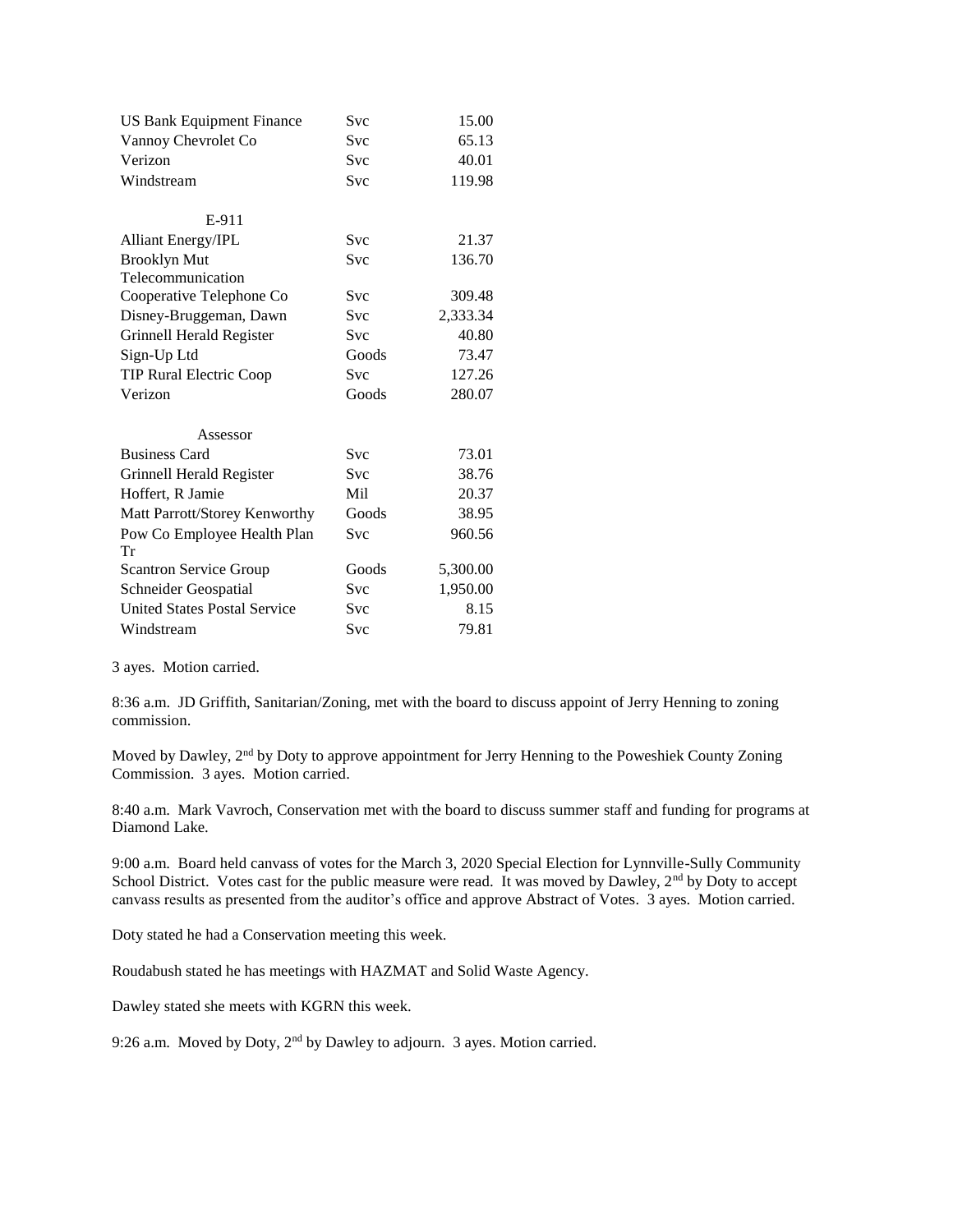Melissa Eilander, Poweshiek County Auditor Jason Roudabush, Chairman

# March 16, 2020

Board met in regular session at 8:30 a.m. Members present Diana Dawley, Merle Doty & Jason Roudabush.

\_\_\_\_\_\_\_\_\_\_\_\_\_\_\_\_\_\_\_\_\_\_\_\_\_\_\_\_\_\_\_\_\_\_\_\_ \_\_\_\_\_\_\_\_\_\_\_\_\_\_\_\_\_\_\_\_\_\_\_\_\_\_\_

Chairman Roudabush led the pledge of allegiance. Moved by Doty, 2<sup>nd</sup> by Dawley to approve agenda. 3 ayes. Motion carried.

Moved by Dawley, 2<sup>nd</sup> by Doty to approve requests from City of Montezuma, City of Brooklyn, and City of Grinnell for funds from SCISWA grant program to use for clean-up/beautification projects in their community.

Moved by Doty, 2<sup>nd</sup> by Dawley to approve the following Utility Permits:

- #20-30U to Searsboro Telephone Company for work in Sugar Creek Township
- $\bullet$  #20-31U to Absolute Infrastructure for work in Sections 4 & 9, Grant Township

3 ayes. Motion carried.

8:45 a.m. Terry Pickett, Assistant to the Engineer, joined the meeting. Terry stated the secondary road department is looking to purchase a new excavator. The current excavator is in need of extensive repairs and in looking at the costs of repairs compared to purchasing new, the engineer feels it would be best to purchase new.

9:00 a.m. Moved by Dawley,  $2<sup>nd</sup>$  by Doty to enter into public hearing regarding first reading on Ordinance #27 – An Ordinance to Regulate Tanning Facilities in Poweshiek County, Iowa. 3 ayes. Motion carried. Present: Jason Roudabush, Diana Dawley, Merle Doty, Supervisors; Missy Eilander, Auditor; J.D. Griffith, Sanitarian; Jo Ahrens. JD explained the ordinance and the reason for establishing in that the State of Iowa used to do all inspections and regulate tanning facilities but the State of Iowa has now passed that onto counties. Jasper County has an ordinance and they approached the Poweshiek County Board of Health about implementing a similar ordinance for Poweshiek County. Jasper County will be performing all inspections on tanning facilities within Poweshiek County. Jo Ahrens inquired what the fees would be and if they would stay the same as what the State of Iowa charged. JD stated that the fees would be set by resolution by the supervisors and he was not sure what Jasper County set for their fees. Jo Ahrens stated the State of Iowa charged \$30 per tanning bed and \$5 for the certificate. She would hope that the fees do not go over this amount and would hope maybe they could be lower. JD will obtain fee information and have available at the second reading.

9:13 a.m. Moved by Dawley,  $2<sup>nd</sup>$  by Doty to end public hearing. 3 ayes. Motion carried.

Moved by Doty, 2<sup>nd</sup> by Dawley to approve Resolution #2020-17 approving first reading of Ordinance #27 and setting second reading for March 30, 2020 at 9:00 a.m. in the boardroom, Poweshiek County Courthouse. 3 ayes. Motion carried.

### RESOLUTION #2020-17

#### **BE IT RESOLVED** that the first reading of the ordinance entitled: **"AN ORDINANCE TO REGULATE TANNING FACLITIES IN POWESHIEK COUNTY, IOWA"**

Is hereby approved and that said ordinance be further considered for its second reading at a meeting to be held on the 30<sup>th</sup> day of March, 2020 at 9:00 a.m. in the office of the Poweshiek County Board of Supervisors located within the Poweshiek County Courthouse, Montezuma, Iowa. At such time and place, all persons interested shall be given the opportunity to be heard concerning said ordinance.

Approved this  $16<sup>th</sup>$  day of March, 2020

## POWESHIEK COUNTY BOARD OF SUPERVISORS

Jason Roudabush, Chairman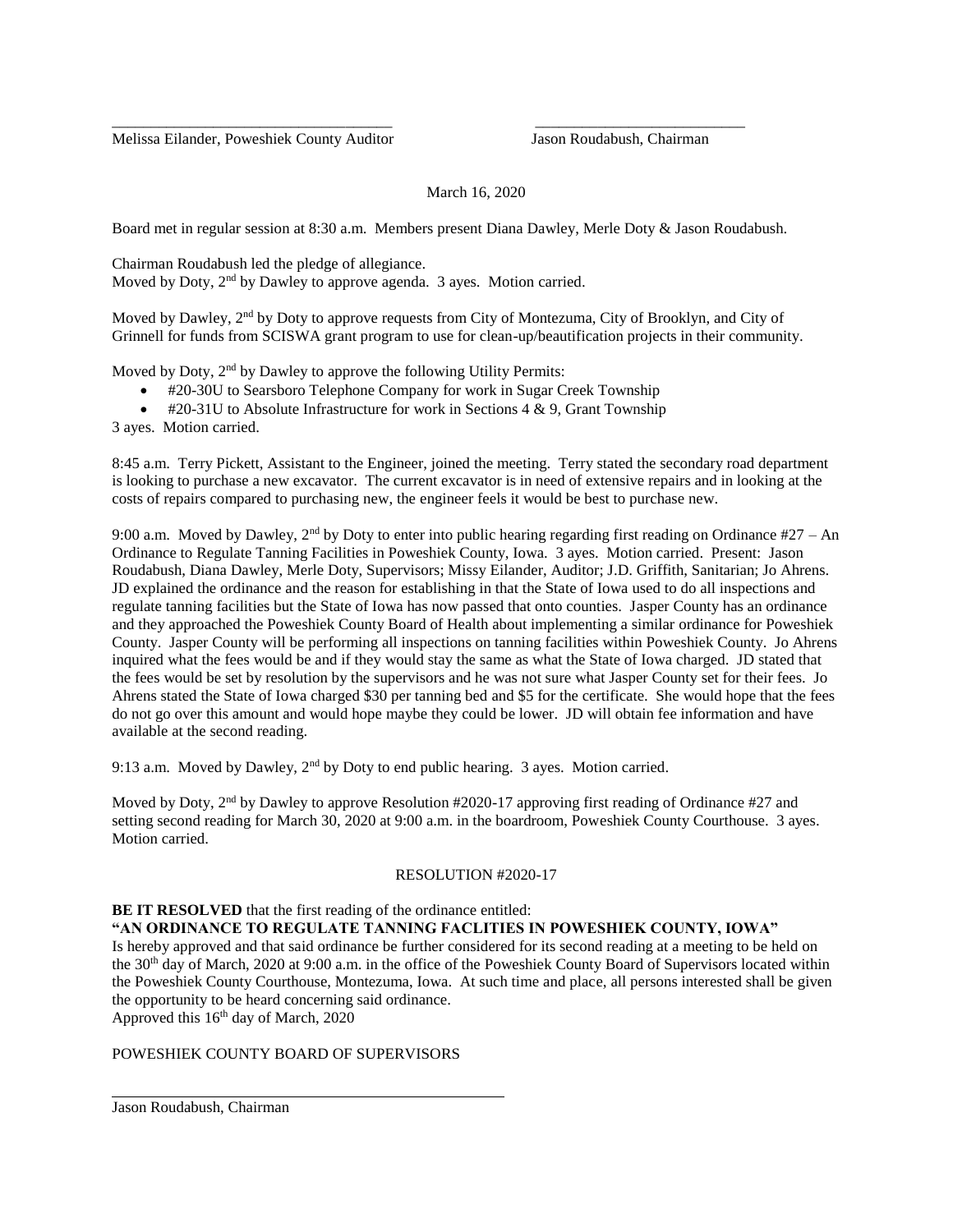Merle Doty, Vice Chairman

Diana Dawley, Member

Attest:

Melissa Eilander, Poweshiek County Auditor

9:37 a.m. Sandy Ross, Treasurer met with board for quarterly meeting.

9:54 a.m. Tom Kriegel, Sheriff joined the meeting.

Board discussed COVID-19 virus and precautions taken by the county. Sandy Ross stated she and her staff are being diligent about sanitizing. She is having the driver's license customers wait in the hallway until called upon. This is a busy time with property tax collection and she would encourage individuals to pay on-line or mail their payments. Sheriff Kriegel stated he is looking to cancel visitations with inmates and shutting lobby off and have individuals buzz in at door for assistance. Kriegel also stated they have a pod they are keeping open to use for isolation and screening if they have a new inmate. Masks have been provided to all of his employees. The board stresses to use good judgment, wash your hands, sanitize, keep distance and be sure to stay home if not feeling well. Poweshiek County Emergency Management will meet with board at next meeting to provide updates.

Moved by Dawley, 2<sup>nd</sup> by Doty to approve Poweshiek County as member of Region 6 for Iowa Workforce Development to provide their approval for Region 6 & Region 10 to join as one region for Iowa Workforce Development. 3 ayes. Motion carried.

\_\_\_\_\_\_\_\_\_\_\_\_\_\_\_\_\_\_\_\_\_\_\_\_\_\_\_\_\_\_\_\_\_\_\_\_ \_\_\_\_\_\_\_\_\_\_\_\_\_\_\_\_\_\_\_\_\_\_\_\_\_\_\_

10:36 a.m. Moved by Doty, 2nd by Dawley to adjourn. 3 ayes. Motion carried.

Melissa Eilander, Poweshiek County Auditor Jason Roudabush, Chairman

March 17, 2020

Board met in special session at 8:00 a.m. Members present Diana Dawley, Merle Doty & Jason Roudabush. Also present Sandy Ross, Treasurer; Brian Paul, EMA; Matt Eichenberger, Maintenance/Safety Director; Dianna Longhenry, Recorder; Janietta Criswell, Clerk of Court; Lyle Brehm, Engineer; Terry Pickett, Assistant to the Engineer; Shauna Callaway, Public Health; Tom Kriegel, Sheriff; Mark Vavroch, Conservation Director.

Chairman Roudabush led the pledge of allegiance.

Brian Paul, EMA explained the Coronavirus and that at current time there had been 23 confirmed cases in Iowa and nothing reported locally, however, this data is changing by the minute.

Discussion was held regarding the need to close the courthouse to the public and how this would be completed  $\&$ communicated. Janietta Criswell, Clerk of Court stated court hearings were still being held and there would still be a need for people to access her office. Sheriff Kriegel stated he locked the door to the public safety building lobby and people will need to ring the bell for service. He has also suspended in-person inmate visits with the exception of attorney visitation. Shauna Callaway with Public Health stated it is better to be pro-active than re-active.